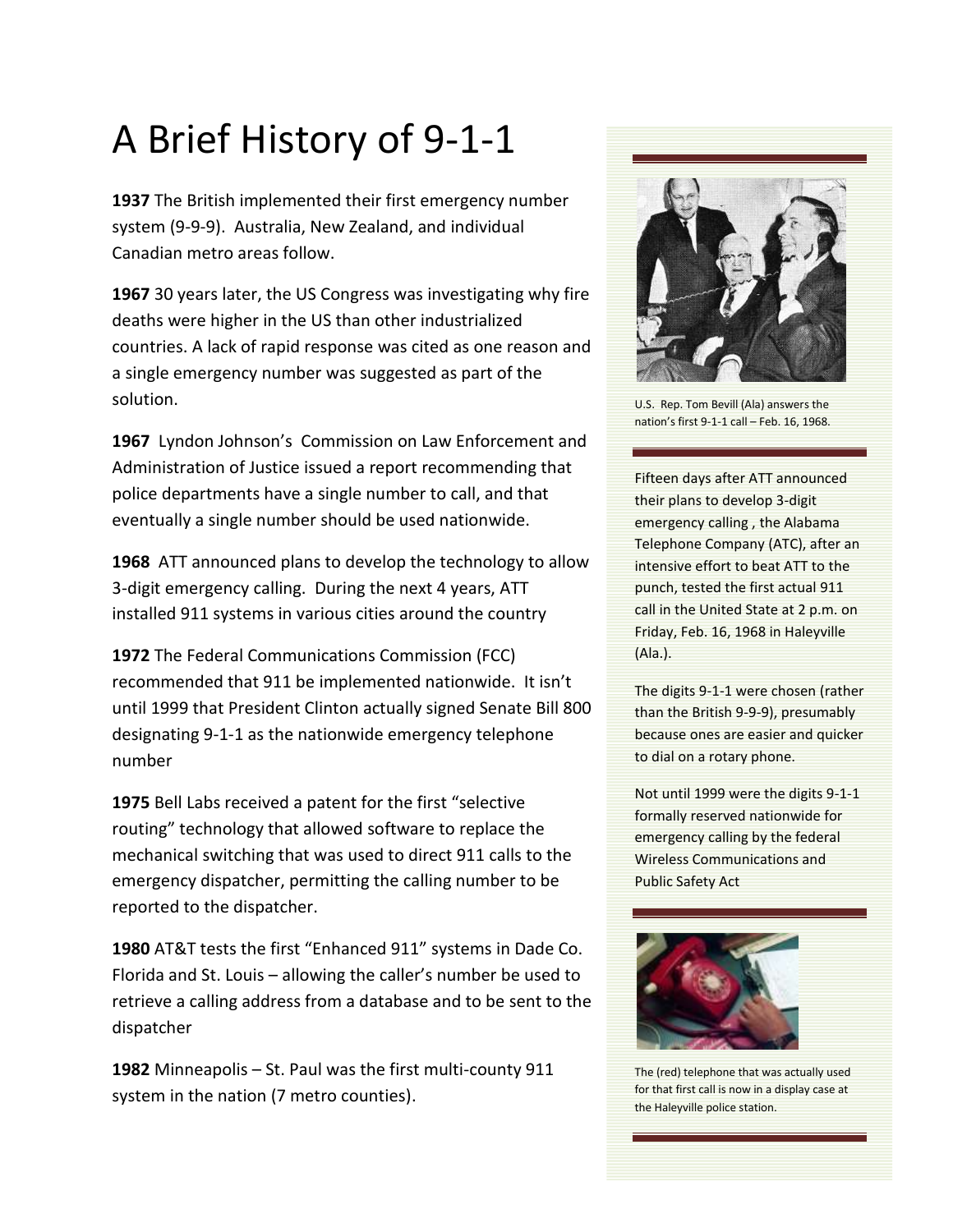**1985** North Dakota Legislature authorized cities and counties to develop an "emergency services communications system" and to impose, through an election, a 50-cent per phone line fee per month on all phone service in the jurisdiction to fund its development. The fee, if approved, is to remain in-place for 6 years before it is again placed on the ballot.

**1987** The North Dakota Legislature creates a governor'sappointed "emergency services communication system advisory committee" to establish standards and guidelines and a rural addressing system which local 911 jurisdictions must follow. This was created as temporary law and the sunset extended several times.

**1991** The North Dakota Legislature permits local jurisdictions to place on the ballot a question raising the emergency services communications system fee from 50-cents to \$1 per line per month.

**1995** The North Dakota Legislature allows the governor'sappointed "emergency services communication system advisory committee" to expire and allows the existing local fees to continue without a vote for a maximum of 12 years.

**1995** The North Dakota Legislature allows State Radio, through temporary law, to provide PSAP services to an additional 9 counties (totaling 20), but allowing no additions until the conclusion of an interim study.

**1996** The FCC issues Docket 94-102 mandating that all cellular phone companies provide Phase 1 (phone number & tower) and Phase 2 (caller location) Wireless 911 to jurisdictions that "request" such service. State and local 911 jurisdictions are to have a "cost-recovery" plan to facilitate implementation.

**1997** The North Dakota Legislature allows State Radio, through temporary law, to provide PSAP services to an additional 2 counties (totaling 22).

**1998** First Phase 1 wireless 911 call is made in the US (Indiana) providing call back number and tower site location. Multi-county agreements and the involvement of State Radio have resulted in North Dakota having 23 PSAPs – one of the States with the fewest number of PSAPs in the country, and by far the fewest in the Midwest.



| <b>STATE</b>        | <b>Number of PSAPs</b> |
|---------------------|------------------------|
| <b>North Dakota</b> | 23                     |
| <b>South Dakota</b> | 45                     |
| Idaho               | 49                     |
| <b>Wyoming</b>      | 56                     |
| <b>Montana</b>      | 59                     |
| <b>Minnesota</b>    | 115                    |
| lowa                | 123                    |
| <b>Kansas</b>       | 165                    |

The State of Hawaii has 5 PSAPs – one for each of the major islands.

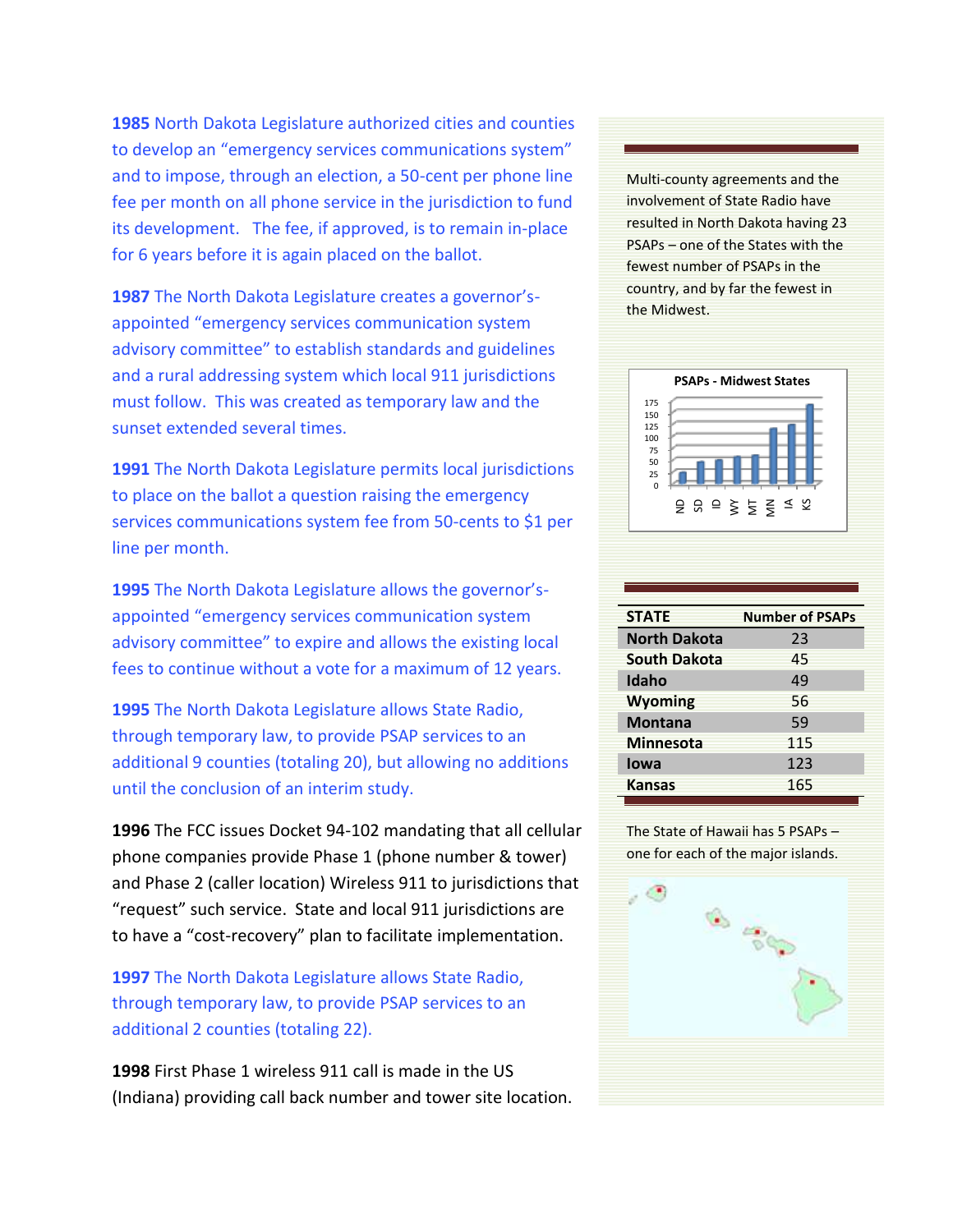**1999** Congress enacts the Wireless Communications and Public Safety Act mandating that the digits 9-1-1 will be the national emergency number and that all calls must be routed to some emergency service if these numbers are dialed – even if there is no operating PSAP.

**1999** The North Dakota Legislature enacts permanent law permitting State Radio to act as a 911 public safety answering point (PSAP) for counties – the State must charge at least 20 cents per line per month for this service.

**2001** The first Phase 2 wireless 911 call is made in the US (Illinois), providing a dispatcher with the actual latitude and longitude location of caller. Wireless calls are still routed through the legacy (analog) landline 911 network, but by using a range of "pseudo-numbers" for each cell site, the system can be manipulated to "bid" for location information on phone lines separate from those carrying the caller's voice.

**2001** The North Dakota Legislature codifies as NDCC 57-40.6- 10, the last set of standards and guidelines in effect at the expiration of the governor's committee, and limits State Radio to providing 911 PSAP services to counties with populations below 20,000, but directs that the 20-cent per "line" fee be assessed on both landline and wireless (cellular) devices.

**2001** The North Dakota Legislature permits local governing boards to extend their current emergency services communications system fee to cellular phones and implement the necessary system upgrades to receive Phase 1 and Phase 2 wireless 911 calls. The fee must be assessed equally upon all service types and may not be used to "build out" a cellular phone service network. By December of 2001 all jurisdictions extend the fee.

**2001** An "emergency services communications coordinating committee (ESCCC)" is created by the Legislature to receive and compile reports on the expenditure of fee revenue. Reports of this information are submitted by the Committee to the Legislative Council in 2002, 2004, 2006, and 2008.



North Dakota PSAP locations (Red Dots). The Red River Regional Dispatch Center handles emergency communications for Fargo, West Fargo, Cass County, Moorhead, and Clay County, MN.

Pierce, Cavalier and Bottineau/ Renville are linked on the map because, technologically, they are one PSAP with three virtual dispatch locations.

| <b>PSAP</b>           | Pop. Served |
|-----------------------|-------------|
| <b>Red River Reg.</b> | 174,400     |
| <b>State Radio</b>    | 72,300      |
| <b>Burl/Bismarck</b>  | 69,400      |
| <b>Grand Forks</b>    | 66,100      |
| <b>Ward/Minot</b>     | 58,800      |
| <b>Lake Region</b>    | 42,100      |
| Stark/Dunn            | 26,200      |
| <b>Morton</b>         | 25,300      |
| <b>Stutsman</b>       | 21,900      |
| Williams              | 19,800      |
| Pierce/Cav/Bott       | 19,300      |
| <b>Richland</b>       | 18,000      |
| Walsh                 | 12,400      |
| <b>Barnes</b>         | 11,800      |
| Mercer/Oliver         | 10,700      |
| <b>Traill/Steele</b>  | 10,700      |
| <b>McLean</b>         | 9,300       |
| Pembina               | 8,600       |
| Mountrail             | 6,600       |
| <b>McKenzie</b>       | 5,700       |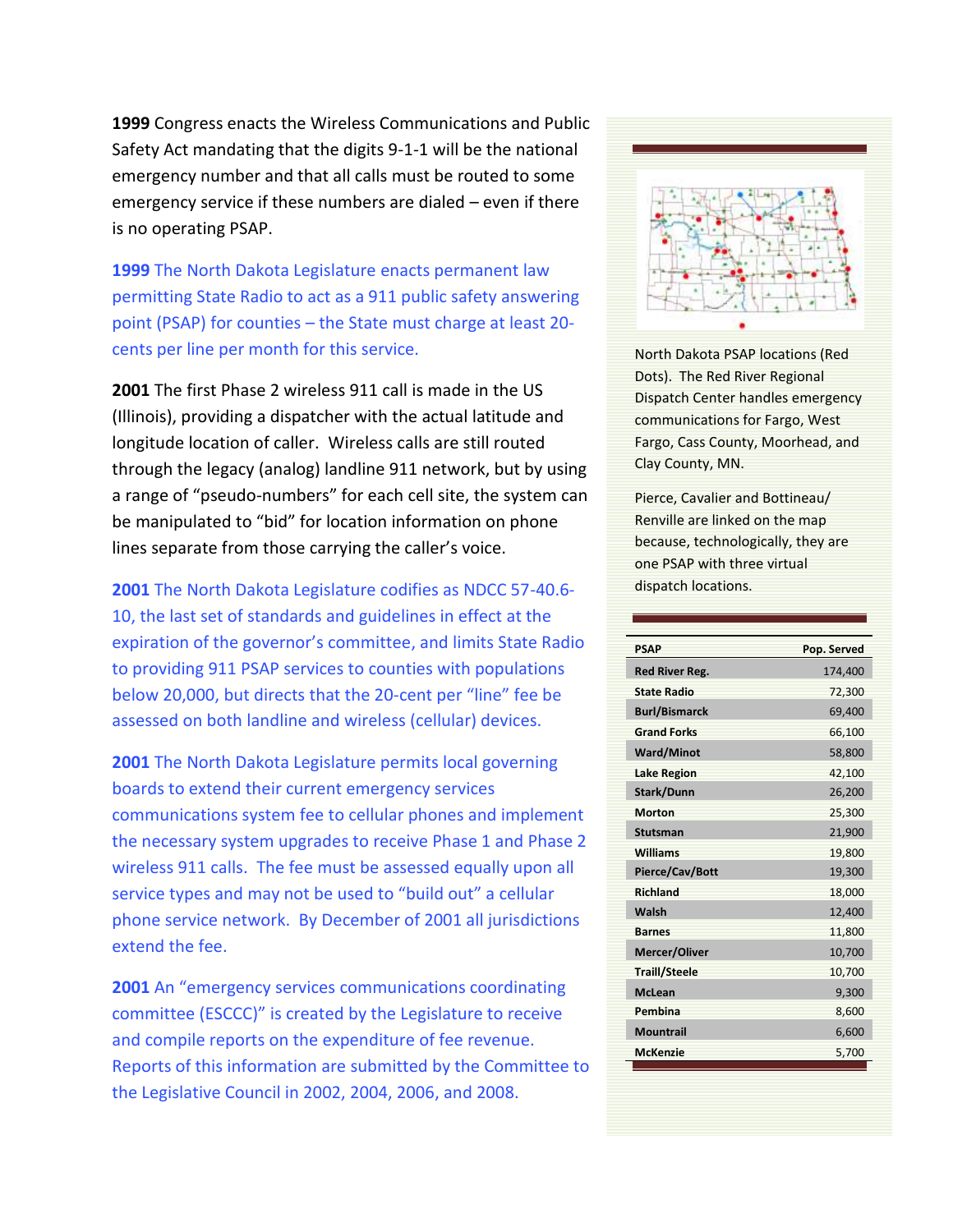**2002** North Dakota 911 jurisdictions develop a joint powers entity which to formally requests both Phase 1 and Phase 2 wireless service from all carriers on a statewide basis. The joint powers entity pays 48-cents per cell device per month for a combination of routing and transport of these calls over the landline 911 network and for "cost-recovery" to benefit the cell phone companies. (This has been renegotiated and is now 34-cents per device).

**2004** Noting the limitations of the current analog 911 backbone across the country, the U.S. Department of Transportation and the FCC announce their Next Generation 911 (NG911) initiative.

**2004** The U.S. Congress enacts the ENHANCE 911 Act to provide grants to States and local government to speed up the deployment of Wireless 911 and begin the deployment of NG911 – This 5-year authorization remains unfunded for its first four years.

**2005** (April) North Dakota becomes the sixth state in the country to have both Phase 1 and Phase 2 wireless 911 implemented on a statewide basis.

**2005** The ND State Auditor releases a report indicating that the 20-cents per device charged by State Radio is probably insufficient to meet the costs of services provided. A cost accountant is consulted and an internal evaluation process is completed calling for an increase of this fee to 34-cents per device.

**2005** The ND State Auditor releases a report suggesting that it is not possible to determine if the \$1/device/month is sufficient for adequate support for each jurisdiction's emergency services communications system, as there were no guidelines indicating what is, and is not, an allowable cost for the expenditure of these funds. The governor's committee that made this determination, based upon each jurisdiction's implementation plan, no longer exists.

The Fourth ESCCC report to the Legislature – based on 2007 revenues and expenditures – indicated that \$13.5 Million was expended for statewide support of "emergency services. "911 Fee" revenue made up only 61% of those costs with the remainder coming from reserves and property taxes.

## **911 System Revenue – 2007**

| <b>Landline Phones</b>  | \$3,755,876  |
|-------------------------|--------------|
| <b>Wireless Devices</b> | \$4,447,968  |
| Reserves/Prop.Tax       | \$5,318,180  |
| <b>TOTAL</b>            | \$13,522,024 |



The ESCCC report indicated that after the costs of salaries and benefits for the dispatch staff, the single largest expense consists of payments back to the phone companies for trunking & database services.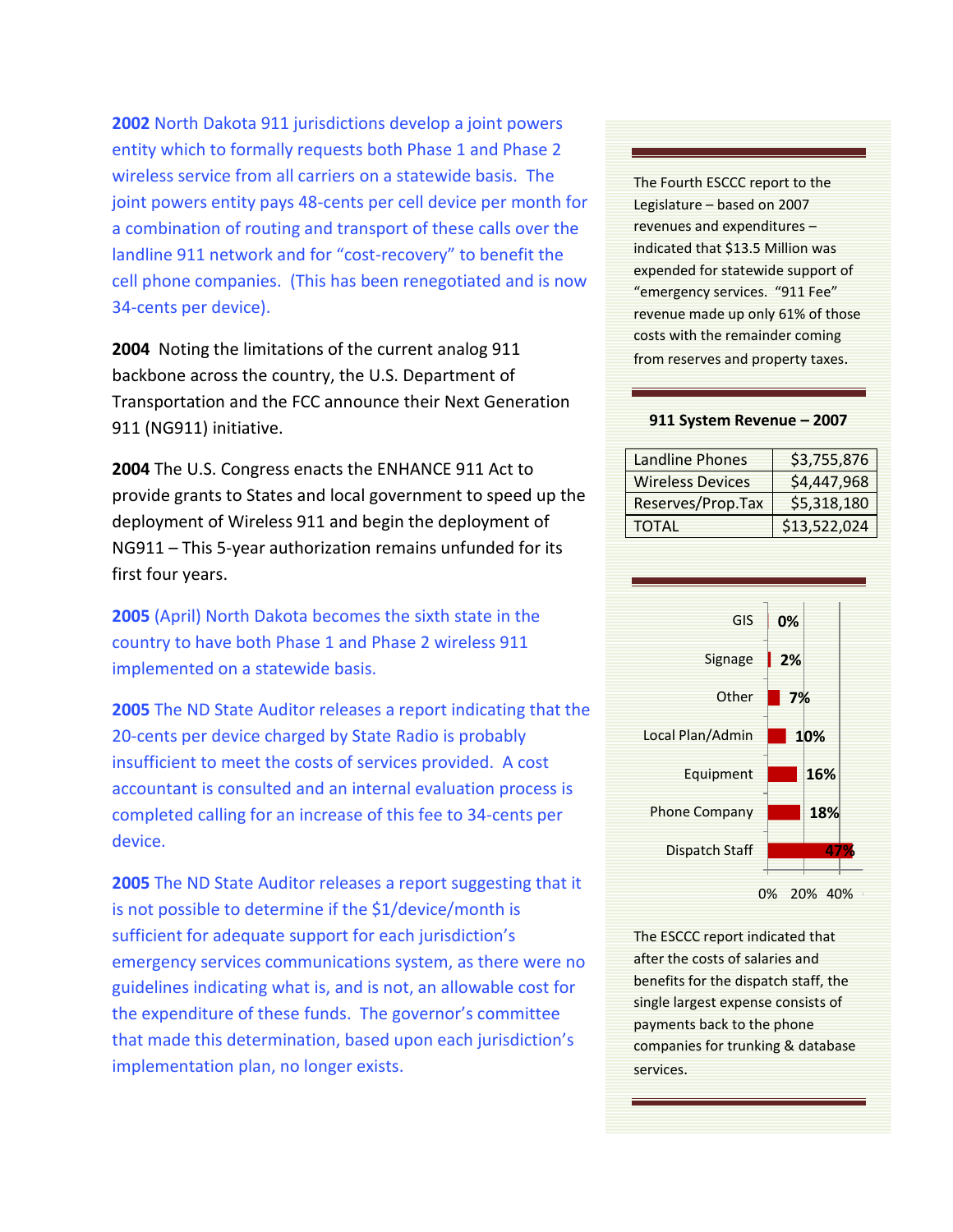**2005** In North Dakota, 911 Fee revenue from wireless service exceeds landline revenue statewide.

**2005** FCC mandates that all Voice over Internet Protocol (VoIP) Service that is interconnected to the public switched network must route 9-1-1 calls and provide caller location information.

**2007** North Dakota Legislature expands the role of the ESCCC to develop expenditure guidelines that each local jurisdiction is to follow. The Legislature also extends the emergency services communications fee (still \$1 per device) to "prepaid wireless", "voice over Internet protocol" (VoIP) and any other communication service that connects to a public safety answering point by keying the numbers 9-1-1.

**2007** US DOT releases its NG911 Systems Initiative "Concept of Operations" report.

**2008** The ESCCC expenditure guidelines are finalized and become effective January 1st.

**2008** Joint Powers entity contracts with L.R. Kimball to develop a Next Generation 911 Master Plan for North Dakota – it is completed in December.

**2009** The North Dakota Legislature allows local jurisdictions that are involved in multi-jurisdiction PSAPs to raise their fee to \$1.50/device upon governing board resolution if the action was submitted to the electors at the next general election. This provision sunsets on June 30, 2012 – rolling the fee limit back to \$1/device

**2009** The North Dakota Legislature directs the ESCCC to coordinate planning for Next Generation 911 in North Dakota.

**2009** Congress funds the final year of the ENHANCE 911 Grant program. The ESCCC, through the State's Information Technology Department, applies for a grant and is awarded \$912,722 to begin NG911 implementation.

Survey data from 2007 summarizes the emergency communication system activity across the state. Comparing this data with previous surveys, the total number of 911 calls are increasing and the precentage of those coming from cell phones is going up quite subtantially.

| <b>Dedicated 911 Trunks</b>  | 86      |
|------------------------------|---------|
| Admin. Phone Lines           | 178     |
| 911 Calls per Month          | 14,642  |
| Admin. Calls/Month           | 93,984  |
| <b>Total Calls per Month</b> | 108,626 |
| Total 911 Calls/Year         | 175,700 |
| Wireless % of 911 Calls      | 55%     |
|                              |         |
| <b>Dispatch Stations</b>     | 67      |
| Dispatchers Full-Time        | 184     |
| Dispatchers Part-Time        | 26      |
| <b>LE Agency Dispatched</b>  | 113     |
| <b>Ambulances Dispatch</b>   | 141     |
| <b>Fire Depts Dispatched</b> | 385     |

From 32 to 44 of the 200+ dispatchers are on duty at any given time. Front-line staffs are supported by 54 full- & 18 part-time dispatch supervisors, computer/radio technicians, GIS specialists, trainers & admin. staff.

Over 400,000 emergency response services of all types were directed to the 639 emergency responding agencies. On average, each PSAP must manage 27 responding agencies and anywhere from 2 to 17 local radio frequencies, in addition to those of State Radio.